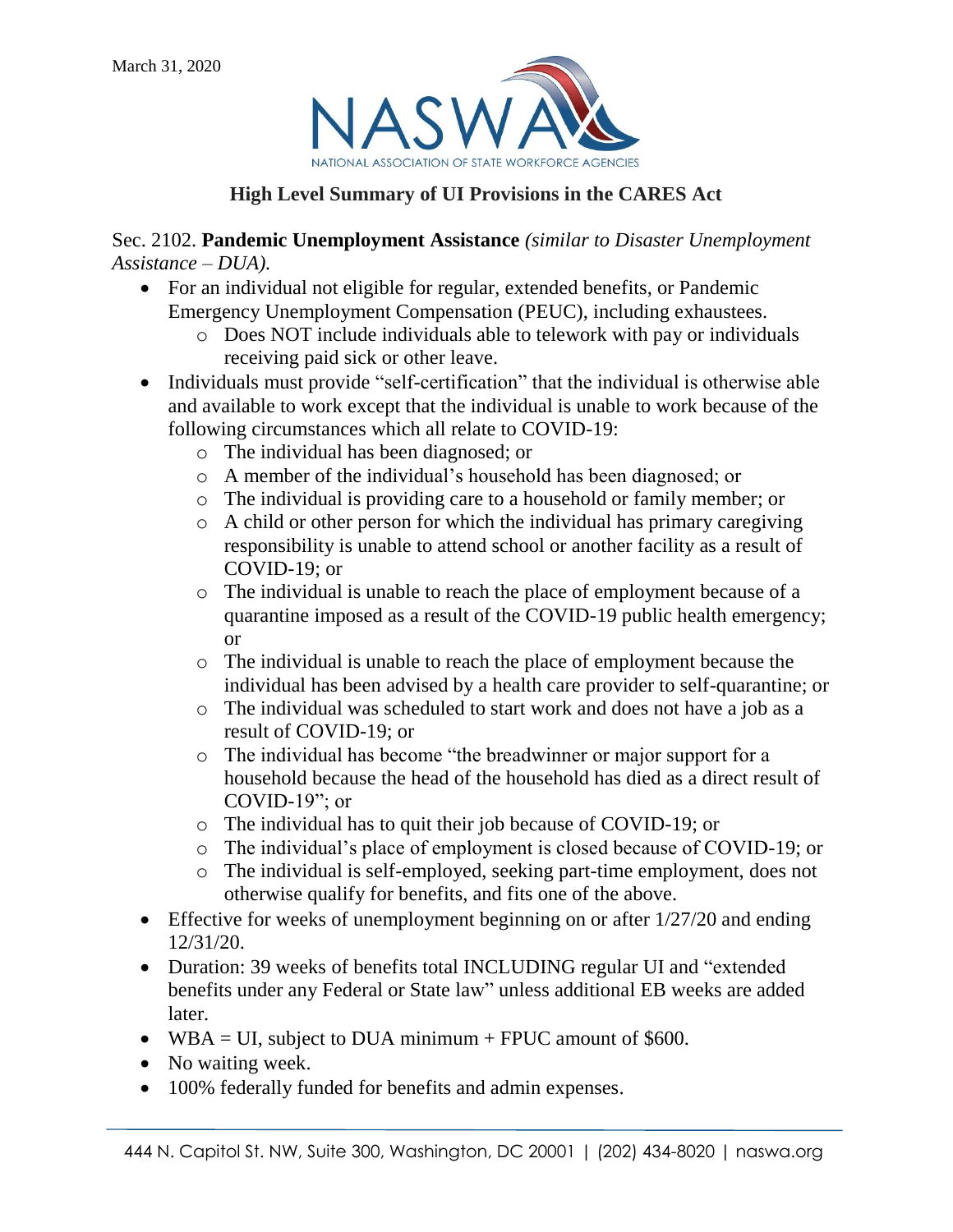## **Treatment of governmental entities and nonprofit programs**

Sec. 2103. Emergency unemployment relief for governmental entities and nonprofit organizations.

- USDOL will work with states to allow flexible interpretations of state law relating to timely payment and assessment of penalties and interest.
- 50% federal funding for benefits paid by reimbursable nonprofit and government entities.
- Effective period is weeks of unemployment ending between 3/13/20-12/31/20.

### **Federal Pandemic Unemployment Compensation - FPUC**

Sec. 2104. Emergency Increase in Unemployment Compensation Benefits.

- Optional for states. States may enter into an agreement with USDOL to participate and may terminate any agreement upon 30 days' notice.
- **\$600 per week**.
- Flexibility in method of payment but not timing (can be paid with UI or separately, but still weekly).
- Nonreduction rule in effect during FPUC.
- Applicable to regular UI, Extended Benefits (EB), Pandemic Unemployment Assistance (PUA), and Pandemic Emergency Unemployment Compensation (PEUC).
- 100% federally funded for benefits and administrative expenses.
- Applicable to weeks of benefits beginning after the date on which the agreement is entered into, and ending on or before July 31, 2020
- Improper Payments
	- $\circ$  Fraud = ineligible for future FPUC, and prosecution.
	- o Overpayments without fraud need to be repaid except can be waived if no claimant fault AND "such repayment would be contrary to equity and good conscience."
	- o 3 year recovery window.
	- o Due process. States must provide opportunity for hearing for any deductions or required repayment.
- FPUC is disregarded for purposes of Medicaid and the Children's Health Insurance Program (CHIP).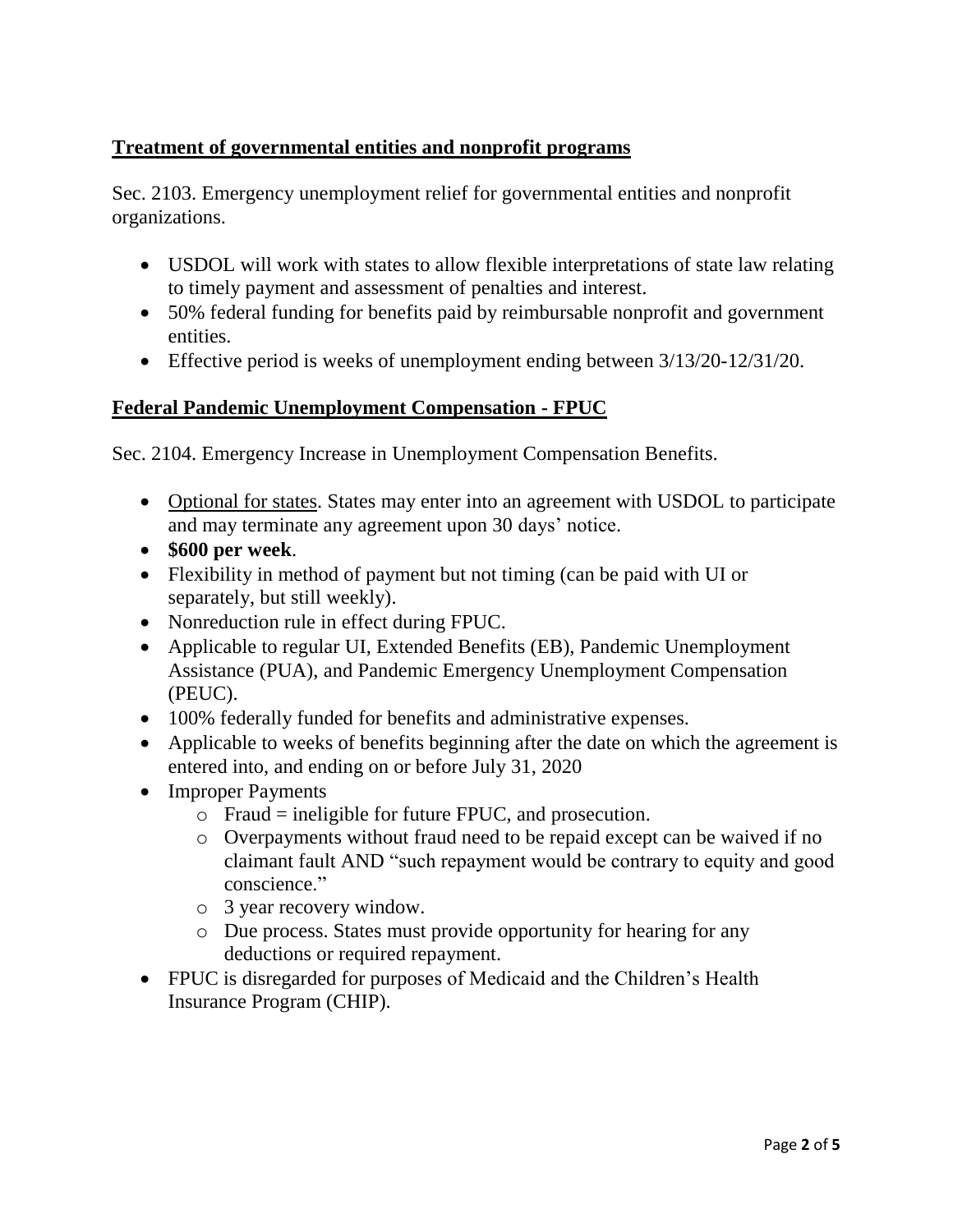### **First week of Regular UI Benefits Federally Funded**

Sec. 2105. Temporary full Federal funding of the first week of compensable regular unemployment for States with no waiting week.

- Optional for states. States may enter into an agreement with USDOL to participate and may terminate any agreement upon 30 days' notice.
- 100% federal funding of benefits for first week in states without a waiting week.
- Admin expenses also funded.
- Effective from date of agreement to December 31, 2020.
- Improper Payments:
	- o Fraud results in ineligibility for PEUC and is subject to prosecution.
	- o Overpayments without fraud need to be repaid except can be waived if no claimant fault AND "such repayment would be contrary to equity and good conscience."
	- o 3 year recovery window.
	- o Due process. States must provide opportunity for hearing for any deductions or required repayment.

#### **Emergency State Staffing Flexibility**

Sec. 2106. Emergency State Staffing Flexibility.

States may temporarily use non-merit staffing through December 31, 2020 for hiring temporary staff or rehiring retirees or former employees on a non-competitive basis.

#### **Pandemic Emergency Unemployment Compensation - PEUC**

Sec. 2107. Pandemic emergency unemployment compensation. PEUC

- Optional for states. States may enter into an agreement with USDOL to participate and may terminate any agreement upon 30 days' notice.
- **13 weeks of federally funded benefits added to the end of regular UI.**
- Eligibility:
	- o Have exhausted all rights to UI under state or federal law; and
	- o Must be able to work, available to work, and actively seeking work.
- Weekly benefit amount = prior UI WBA plus FPUC amount.
- 100% federally funded benefits and administrative funding.
- Applicable to weeks of benefits beginning after the date on which the agreement is entered into, and ending on or before December 31, 2020.
- Nonreduction rule in effect during PEUC.
- Improper Payments: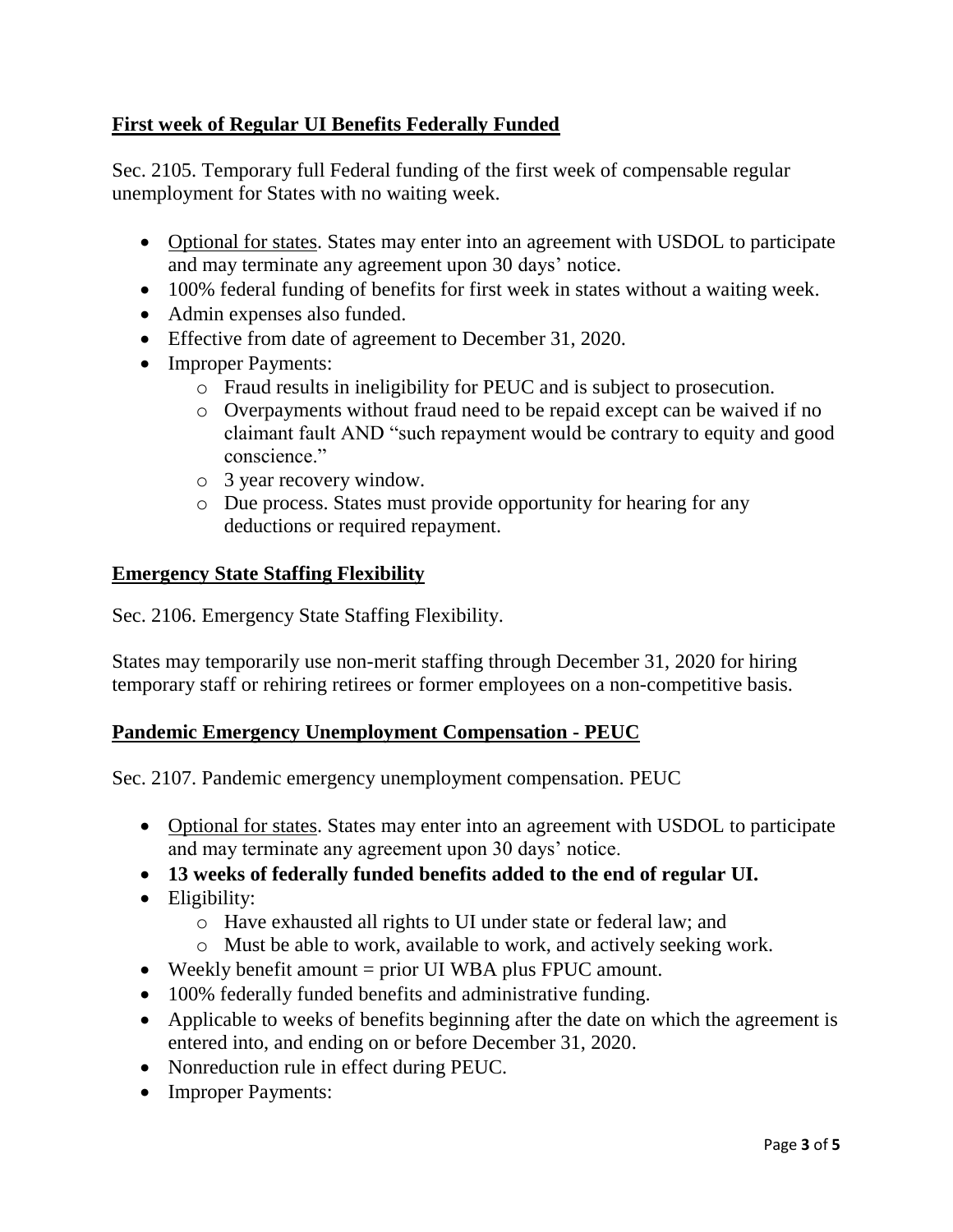- o Fraud results in ineligibility for PEUC and is subject to prosecution.
- o Overpayments without fraud need to be repaid except can be waived if no claimant fault AND "such repayment would be contrary to equity and good conscience."
- o 3-year recovery window.
- o Due process. States must provide opportunity for hearing for any deductions or required repayment.

#### **Short Term Compensation Programs (also known as Work Share).**

Sec. 2108. Temporary Financing of Short-Time Compensation Payments in States with Programs in Law.

- 100% federal funding for short-term compensation (STC) benefits.
	- o Funding for up to 26 x weekly benefit amount.
	- o Does not apply to employees hired on a seasonal, temporary or intermittent basis.
- Effective for weeks of unemployment date of enactment through December 31, 2020.
- New state STC programs covered if enacted by state.
- Does not appear to include federal funds for administration, but see Section 2110 below.

Sec. 2109. Temporary financing of short-time compensation agreements.

- 50% federal funding for STC programs NOT currently in state law.
- 50% employer funded, but employer charges disregarded for experience rating
- Includes admin funding for state.
- Applicable to weeks of benefits beginning after the date on which the agreement is entered into, and ending on or before December 31, 2020.
- If state enacts legislation, may qualify for the 100% funding in section 2108 for weeks after effective date of state legislation.

Sec. 2110. Grants for short-time compensation programs.

- State grants for implementation, improvement, promotion, and enrollment into STC programs.
- \$100M total allocated using Reed Act formula.
	- o 1/3 for implementation/improvement.
	- o 2/3 for promotion and enrollment.

Sec. 2111. Assistance and guidance in implementing programs.